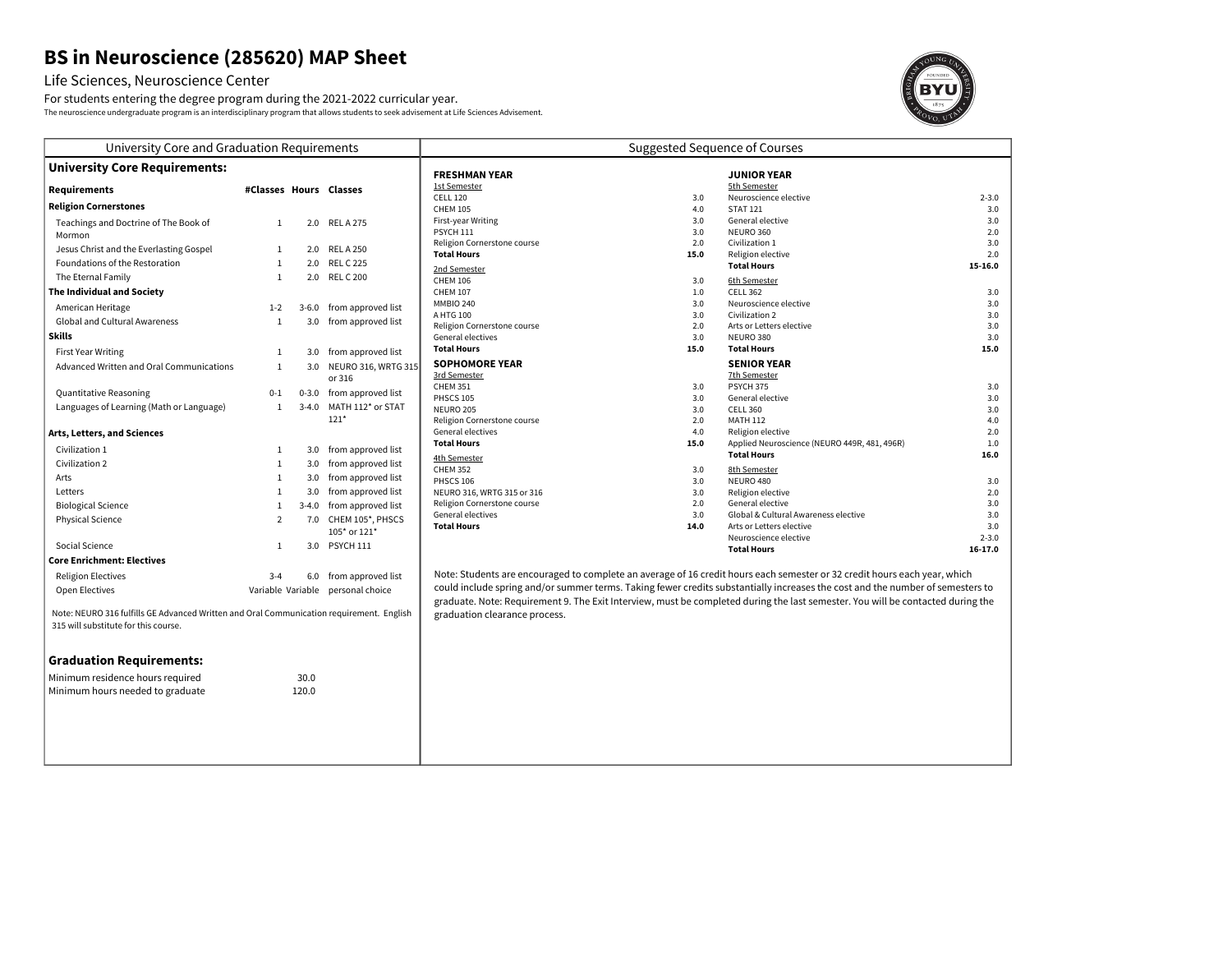## **BS in Neuroscience (285620)**

## **2021-2022 Program Requirements (66 - 69 Credit Hours)**

**REQUIREMENT 1** The Neuroscience Center requires a minimum of 21 hours of neuroscience major credit to be taken in residence at BYU for this degree program. These hours may also go toward BYU's 30-hour residency requirement for graduation. Only 8 hours of Independent Study can be counted towards the neuroscience major credit. **REQUIREMENT 2** Complete 4 courses **MAJOR CORE COURSES: REQUIREMENT 3** Complete 4 courses **LIFE SCIENCES COURSES: REQUIREMENT 4** Complete 2 courses **REQUIREMENT 5** Complete 5 courses **CHEMISTRY COURSES:** NEURO 205 - Neurobiology 3.0 NEURO 360 - Neuroanatomy 2.0 NEURO 380 - Behavioral Neuroscience 3.0 NEURO 480 - Advanced Neuroscience 3.0 CELL 120 - Science of Biology 3.0 CELL 360 - Cell Biology 3.0 CELL 362 - Advanced Physiology 3.0<br>MMBIO 249 - Molecules Biology 3.0 MMBIO 240 - Molecular Biology

| MMBIO 240 - MOIECUIAr BIOIOGY                                     | 3.U |            |
|-------------------------------------------------------------------|-----|------------|
| <b>REQUIREMENT 4 Complete 2 courses</b>                           |     |            |
| *PSYCH 111 - Introduction to Psychological Science                | 3.0 |            |
| PSYCH 375 - Cognition                                             | 3.0 |            |
| <b>REQUIREMENT 5</b> Complete 5 courses                           |     |            |
| <b>CHEMISTRY COURSES:</b>                                         |     | Λ          |
| *CHEM 105 - General College Chemistry 1 with Lab (Integrated)     | 4.0 | e          |
| CHEM 106 - General College Chemistry 2                            | 3.0 | Λ          |
| CHEM 107 - General College Chemistry Laboratory                   | 1.0 | S          |
| CHEM 351 - Organic Chemistry 1                                    | 3.0 | Λ          |
| CHEM 352 - Organic Chemistry 2                                    | 3.0 | S          |
| <b>REQUIREMENT 6</b> Complete 1 option                            |     | C          |
| <b>COMPLETE ONE OF THE FOLLOWING PHYSICS COURSE OPTIONS:</b>      |     | Λ          |
| <b>OPTION 6.1</b> Complete 2 courses                              |     | c          |
| PHSCS 105 - General Physics 1                                     | 3.0 | ľ          |
| PHSCS 106 - General Physics 2                                     | 3.0 | Λ          |
| <b>OPTION 6.2</b> Complete 3 courses                              |     | t          |
| PHSCS 121 - Introduction to Newtonian Mechanics                   | 3.0 |            |
| PHSCS 123 - Introduction to Waves, Optics, and Thermodynamics     | 3.0 | <b>REC</b> |
| PHSCS 220 - Introduction to Electricity and Magnetism             | 3.0 | Con        |
|                                                                   |     | <b>REC</b> |
| <b>REQUIREMENT 7</b> Complete 2 courses                           |     | F          |
| <b>NOTE: STUDENTS MAY SUBSTITUTE MATH 113 FOR MATH 112.</b>       |     |            |
| MATH 112 - Calculus 1                                             | 4.0 | ı          |
| STAT 121 - Principles of Statistics                               | 3.0 | h          |
| <b>REQUIREMENT 8</b> Complete 1 hour from the following course(s) |     | c          |
| <b>COMPLETE AT LEAST 1.0 HOUR OF THE FOLLOWING:</b>               |     | $\epsilon$ |
|                                                                   |     |            |
|                                                                   |     |            |

| NEURO 449R - Undergraduate Research Experience                                                   | 3.0v              |                                      |
|--------------------------------------------------------------------------------------------------|-------------------|--------------------------------------|
| NEURO 481 - Neuroscience Laboratory                                                              | 1.0               | <b>THE DISCI</b>                     |
| NEURO 496R - Neuroscience Academic Internship                                                    | 12.0 <sub>V</sub> | Neuroscier                           |
| <b>REQUIREMENT 9</b> Complete 1 option                                                           |                   | developme                            |
| ELECTIVES: COMPLETE 9.0 HOURS FROM THE FOLLOWING ELECTIVE LIST:                                  |                   | system and                           |
| <b>OPTION 9.1</b> Complete 9.0 hours from the following course(s)                                |                   | ، The study                          |
| CELL 561 - Physiology of Drug Mechanisms                                                         | neuroanat         |                                      |
| CELL 565 - Endocrinology                                                                         | 3.0               | circuits, m                          |
| CELL 568 - Cellular Electrophysiology and Biophysics                                             | 3.0               | neurophar                            |
| CHEM 481 - Biochemistry                                                                          | 3.0               | neuroscier                           |
| CHEM 482 - Mechanisms of Molecular Biology                                                       | 3.0               | neuroscier                           |
| COMD 334 - Hearing Science and Acoustics                                                         | 3.0               | neuroscier                           |
| ME EN 552 - Neuromechanics of Movement                                                           | 3.0               | interdiscip                          |
| NEURO 390R - Special Topics in Neuroscience<br>NEURO 420R - Senior Practicum: Community Projects | 3.0v<br>3.0v      | provided b                           |
| PSYCH 342 - Abnormal Psychology                                                                  | 3.0               | physiology                           |
| PSYCH 370 - Sensation and Perception                                                             | 3.0               | and bioche                           |
| PSYCH 377 - The Cognitive Neuroscience of Memory                                                 | 3.0               | memory, c                            |
| PSYCH 382 - Stress Psychobiology                                                                 | 3.0               | calculus, a                          |
| PSYCH 388 - Drugs, Reward and Addiction                                                          | 3.0               | <b>RESEARCI</b>                      |
| PSYCH 513R - (Not currently offered)                                                             |                   |                                      |
| PWS 340 - Genetics                                                                               | 3.0               | Neuroscier                           |
| Note 1: Students should carefully consult with faculty regarding which                           |                   | variety of r                         |
| electives they should take to best support their postgraduate plans.                             |                   | neurobiolc                           |
| Note 2: Me En 552, Neuro 449R, CELL 565, and 568 require the instructor's                        |                   | cognitive n                          |
| signature before enrolling.                                                                      |                   | movement                             |
| Note 3: PDBio 363, Phscs 105 lab, and Phscs 106 lab are required for most                        |                   | neuroimag<br>individual <sup>.</sup> |
| students applying for graduate training in medicine, dentistry,                                  |                   |                                      |
| ophthalmology, physician assistant school, or similar programs.                                  |                   | <b>CAREERS:</b>                      |
| Note 4: Double counting: No more than 6 credits (or two courses) may be                          |                   | A major in                           |
| double counted between the Neuroscience major and another major or                               |                   | degrees in                           |
| minor.                                                                                           |                   | related to i                         |
| Note 5: It is strongly recommended that students take Neuro 316 to meet                          |                   | and biotec                           |
| their GE Advanced Writing requirement rather than Engl 315 or 316.                               |                   | outstandin                           |
|                                                                                                  |                   | profession                           |
| <b>REQUIREMENT 10</b>                                                                            |                   | podiatry, o                          |
| Complete an exit interview.                                                                      |                   | Neuroscier                           |
| <b>RECOMMENDED</b> Complete 2 options                                                            |                   | those inter                          |
| <b>RECOMMENDED</b> Complete 9 courses                                                            |                   | or busines:                          |
| NEURO 455R - Neuroscience Seminar                                                                | 0.5               | skills for ca                        |
| In addition to the above courses, students may find the following courses                        | governmer         |                                      |
| helpful if applying for graduate training in medicine, dentistry, physician                      |                   | and publis                           |
| assistant school or similar programs (see Pre-professional Advisement                            |                   | <b>FINANCIN</b>                      |
| Center, 3328 WSC):                                                                               |                   |                                      |
|                                                                                                  |                   | Various pri                          |
|                                                                                                  |                   |                                      |

#### **THE DISCIPLINE:**

| Neuroscience is the field of study that encompasses the<br>development, structure, and function of the central nervous<br>system and its connection to influencing/regulating behavior.<br>The study of neuroscience examines topics such as<br>neuroanatomy, physiology of nervous system, cells and<br>circuits, molecular neuroscience, biochemistry, genetics,<br>neuropharmacology, neuroimaging, systems and behavioral<br>neuroscience, developmental neuroscience, social<br>neuroscience, cognition, bioengineering, computational<br>neuroscience, and neural dysfunction and disease. The<br>interdisciplinary nature of neuroscience requires the tools<br>provided by experience and training in biology, genetics,<br>physiology, molecular biology, chemistry (general, organic,<br>and biochemistry), physics, engineering, psychology (behavior,<br>memory, cognition, sensation, and perception), statistics,<br>calculus, and research design and analysis. |                 |
|--------------------------------------------------------------------------------------------------------------------------------------------------------------------------------------------------------------------------------------------------------------------------------------------------------------------------------------------------------------------------------------------------------------------------------------------------------------------------------------------------------------------------------------------------------------------------------------------------------------------------------------------------------------------------------------------------------------------------------------------------------------------------------------------------------------------------------------------------------------------------------------------------------------------------------------------------------------------------------|-----------------|
| <b>RESEARCH OPPORTUNITIES:</b>                                                                                                                                                                                                                                                                                                                                                                                                                                                                                                                                                                                                                                                                                                                                                                                                                                                                                                                                                 |                 |
| Neuroscience Center faculty members conduct research in a<br>variety of neuroscience areas (for example, molecular<br>neurobiology, developmental neuroscience, behavioral and<br>cognitive neuroscience, cell and circuit electrophysiology,<br>movement neuromechanics, neurochemistry and<br>neuroimaging). Please contact the neuroscience office or<br>individual faculty members for more information.                                                                                                                                                                                                                                                                                                                                                                                                                                                                                                                                                                   |                 |
| <b>CAREERS:</b>                                                                                                                                                                                                                                                                                                                                                                                                                                                                                                                                                                                                                                                                                                                                                                                                                                                                                                                                                                |                 |
| A major in neuroscience prepares students to pursue advanced<br>degrees in neuroscience or biological or non-biological fields<br>related to neuroscience or to enter into the pharmaceutical<br>and biotechnology workforce. Neuroscience provides<br>outstanding preparation for students seeking admittance into<br>professional programs in medicine, dentistry, optometry,<br>podiatry, or the chiropractic or pharmaceutical field.<br>Neuroscience is an excellent preprofessional field of study for<br>those interested in graduate school or health professions, law,<br>or business. Graduates of the program also have the academic<br>skills for careers in business, consulting, global health,<br>government and policy, non-profit programs, research, writing,                                                                                                                                                                                                |                 |
|                                                                                                                                                                                                                                                                                                                                                                                                                                                                                                                                                                                                                                                                                                                                                                                                                                                                                                                                                                                | and publishing. |

#### **FINANCING:**

ivate, federal, and university sources of scholarships,